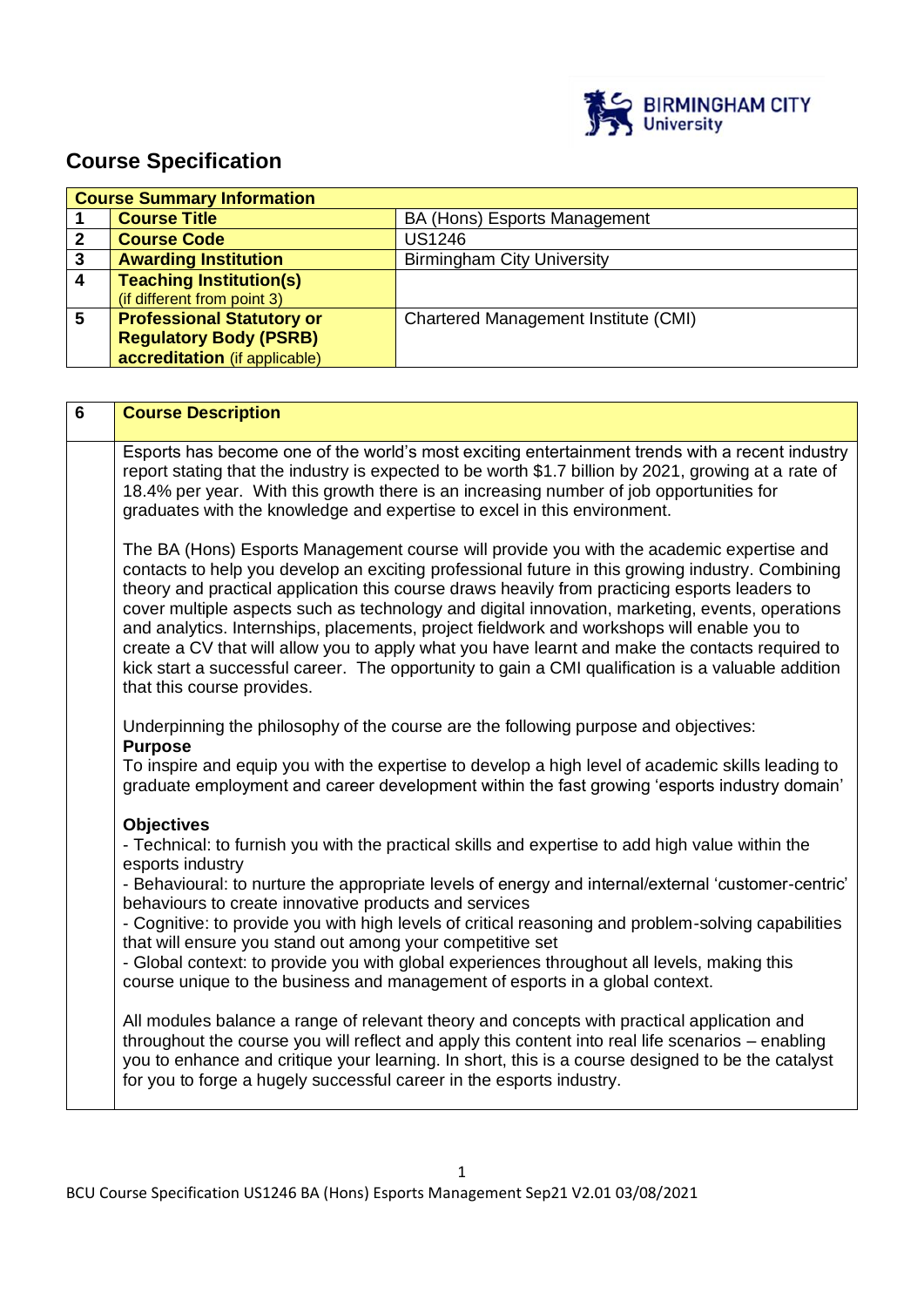

|    | Where appropriate to the individual topics covered during the course, implications for<br>sustainability will be identified that relate to the UN Sustainable Development Goals.                                                |                                          |                                  |  |
|----|---------------------------------------------------------------------------------------------------------------------------------------------------------------------------------------------------------------------------------|------------------------------------------|----------------------------------|--|
| 7  | <b>Course Awards</b>                                                                                                                                                                                                            |                                          |                                  |  |
| 7a | <b>Name of Final Award</b>                                                                                                                                                                                                      | Level                                    | <b>Credits</b><br><b>Awarded</b> |  |
|    | Bachelor of Arts with Honours Esports Management<br>Bachelor of Arts with Honours Esports Management with<br><b>Professional Placement Year</b>                                                                                 | Level 6<br>Level 6                       | 360<br>480                       |  |
| 7b | <b>Exit Awards and Credits Awarded</b>                                                                                                                                                                                          |                                          |                                  |  |
|    | Certificate of Higher Education Esports Management<br>Diploma of Higher Education Esports Management<br>Bachelor of Arts Esports Management<br>Bachelor of Arts Esports Management with a Professional<br><b>Placement Year</b> | Level 4<br>Level 5<br>Level 6<br>Level 6 | 120<br>240<br>300<br>420         |  |

| 8 | Derogation from the University Regulations |
|---|--------------------------------------------|
|   | None                                       |

| 9                             | <b>Delivery Patterns</b> |                             |                          |               |
|-------------------------------|--------------------------|-----------------------------|--------------------------|---------------|
| <b>Mode(s) of Study</b>       |                          | <b>Location(s) of Study</b> | <b>Duration of Study</b> | Code(s)       |
| Full Time                     |                          | <b>City Centre</b>          | 3 years                  | <b>US1246</b> |
| Full Time with                |                          | City Centre (and            | 4 years                  | <b>US1248</b> |
| <b>Professional Placement</b> |                          | placement provider)         |                          |               |
| Year                          |                          |                             |                          |               |
| Part-time                     |                          | <b>City Centre</b>          | 5 years                  | <b>US1247</b> |

# **10 Entry Requirements**

The admission requirements for this course are stated on the course page of the BCU website at https://www.bcu.ac.uk/, or may be found by searching for the course entry profile located on the UCAS website.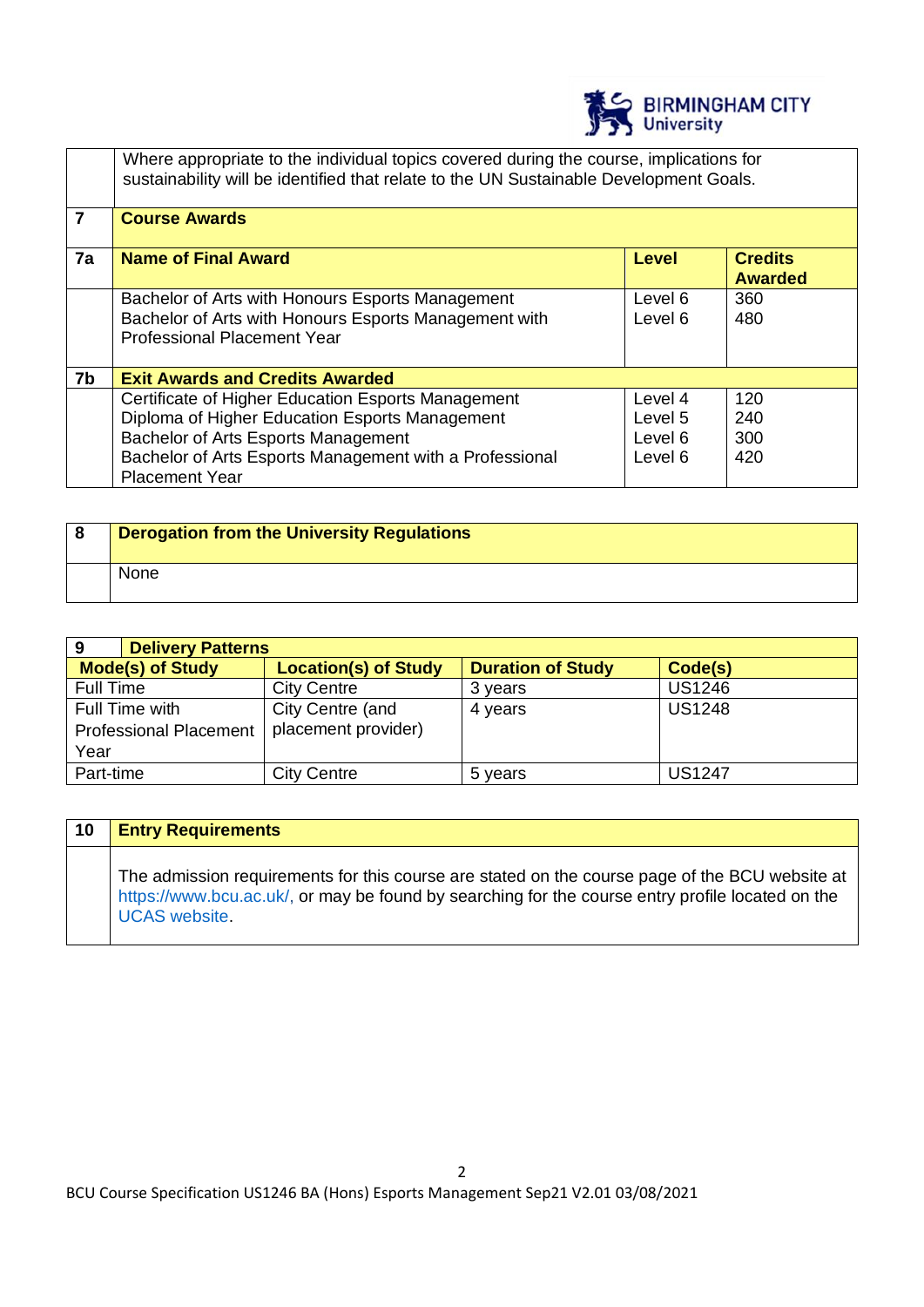

| <b>Course Level Outcomes</b>                                                                                                                                                            |
|-----------------------------------------------------------------------------------------------------------------------------------------------------------------------------------------|
| This degree course will progress you through level learning outcomes detailed below to ensure<br>that you meet the benchmarks set out in the latest Quality Assurance Agency for Higher |
| Education (QAA) subject benchmark for Sport standards as well as the overall course learning                                                                                            |
| outcomes detailed.                                                                                                                                                                      |
|                                                                                                                                                                                         |
| <b>Level 4 - Theoretical Underpinning</b>                                                                                                                                               |
| Illustrate knowledge and understanding of the major theories, principles, concepts of business                                                                                          |
| and management in the context of esports.                                                                                                                                               |
| Acquire key transferable skills essential to a career in the esports industry.                                                                                                          |
| Articulate productive use of acquired esports knowledge and transferable skills within a defined                                                                                        |
| industry environment.                                                                                                                                                                   |
| Articulate productive use of acquired esports knowledge and transferable skills within a defined                                                                                        |
| industry environment.                                                                                                                                                                   |
| Level 5 - Professional Practice emphasis                                                                                                                                                |
| Differentiate a range of contemporary management strategies.                                                                                                                            |
| Utilise principles of management practice in an operational esports context.                                                                                                            |
| Execute a range of business techniques to initiate and undertake critical analysis of esports                                                                                           |
| scenarios, applying findings to solve a set problems.                                                                                                                                   |
| Effectively formulate and present information, arguments and analysis in a variety of forms.                                                                                            |
| Level 6 - Strategic Focus                                                                                                                                                               |
| Utilise business and management knowledge, understanding and skills to critically evaluate and                                                                                          |
| formulate evidence-based arguments and identify solutions to both defined and uncertain                                                                                                 |
| esports industry problems.                                                                                                                                                              |
| Compose and construct effective methods of communicating business concepts and other                                                                                                    |
| relevant work, accurately and reliably using a range of specialist techniques and practices.                                                                                            |
| Articulate professional skills in contexts where the scope of the task and the criteria for decisions                                                                                   |
| are generally well defined, but where some personal responsibility and initiative is required.                                                                                          |
| Illustrate and apply professional and academic skills to create and justify compelling esports                                                                                          |
| solutions                                                                                                                                                                               |
|                                                                                                                                                                                         |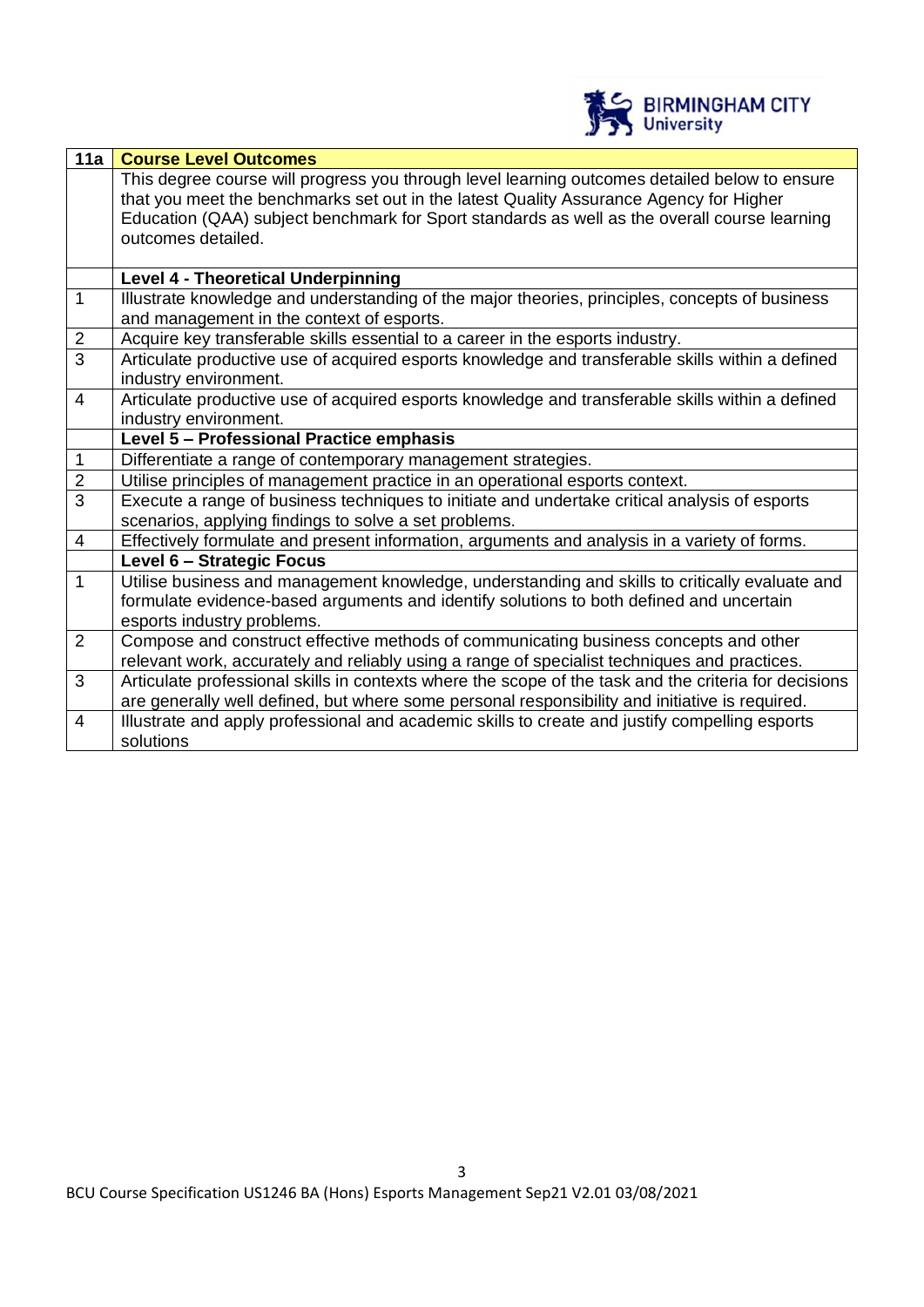

| 11 <sub>b</sub>           | <b>Course Learning Outcomes</b>                                                                                                                                                                                                 |
|---------------------------|---------------------------------------------------------------------------------------------------------------------------------------------------------------------------------------------------------------------------------|
|                           | Knowledge and Understanding:<br>On successful completion of the BA (Hons) Esports Management course you will be able to:                                                                                                        |
| K1                        | Understand and apply the theories, concepts and principles of practice from the generic<br>management areas of strategy, operations, leadership, finance, human resources, economics<br>and marketing in the esports ecosystem. |
| <b>T1</b>                 | Employ strategic planning and development planning skills in analysing, understanding and<br>addressing the development needs and intentions of esports organisations and communities.                                          |
| T <sub>2</sub>            | Demonstrate the application of the social and cultural meanings attached to esports and their<br>impact on participation, consumer behaviours and regulation.                                                                   |
| K <sub>2</sub>            | Demonstrate a critical insight into the organisations and structures responsible for esports, and<br>the political ramifications arising from these.                                                                            |
| T <sub>3</sub>            | Gain, and apply, transferable skills through voluntary and paid experience and, thereby,<br>progress in your chosen career.                                                                                                     |
| K <sub>3</sub><br>&<br>T4 | Exhibit the development and achievement of knowledge, skills, behaviours, attitudes and<br>attributes for successful working in the industry and working with others in a professional<br>manner.                               |
| T <sub>5</sub>            | Exhibit strategic view of esports management emphasising the complexity and dynamics of the<br>global/international contexts.                                                                                                   |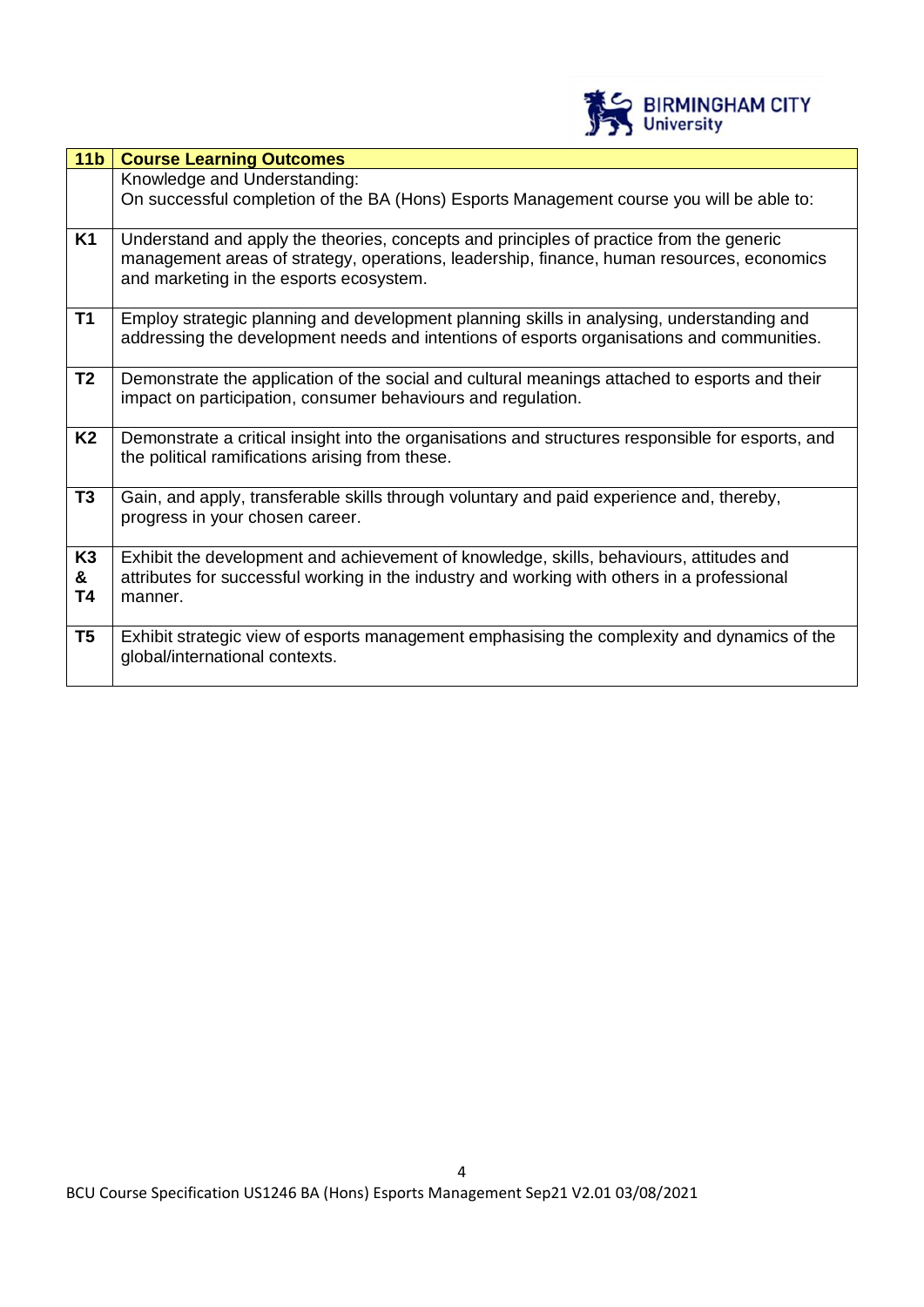

| <b>CORE modules (totalling 120 credits):</b><br><b>Module Code</b><br><b>Module Name</b><br><b>Credit Value</b> |                                                                                                                                                                                        |                     |  |
|-----------------------------------------------------------------------------------------------------------------|----------------------------------------------------------------------------------------------------------------------------------------------------------------------------------------|---------------------|--|
|                                                                                                                 |                                                                                                                                                                                        |                     |  |
| <b>MAN4024</b>                                                                                                  | Introduction to the Esports Ecosystem                                                                                                                                                  | 20                  |  |
| <b>MAN4025</b>                                                                                                  | Managing Teams in the Esports Industry                                                                                                                                                 | 20                  |  |
| <b>MKT4022</b>                                                                                                  | <b>Principles of Marketing</b>                                                                                                                                                         | 20                  |  |
| <b>MAN4023</b>                                                                                                  | <b>Esports Events Management</b>                                                                                                                                                       | 20                  |  |
| <b>MAN4019</b>                                                                                                  | <b>Building Your Brand</b>                                                                                                                                                             | 20                  |  |
| <b>ACC4034</b>                                                                                                  | <b>Finance for Managers</b>                                                                                                                                                            | 20                  |  |
|                                                                                                                 |                                                                                                                                                                                        |                     |  |
|                                                                                                                 |                                                                                                                                                                                        |                     |  |
| MAN5XXX                                                                                                         | Big Data, Analytics and Innovation in Esports                                                                                                                                          | 20                  |  |
| MAN5XXX                                                                                                         | <b>Live Event Experiences</b>                                                                                                                                                          | 20                  |  |
| MAN5XXX                                                                                                         | <b>Managing Esports Venues</b>                                                                                                                                                         | 20<br>20            |  |
| MKT5XXX                                                                                                         | <b>Marketing Communications &amp; Planning</b>                                                                                                                                         |                     |  |
| MAN5XXX                                                                                                         | <b>Methods in Research and Project</b>                                                                                                                                                 | 20                  |  |
| MAN5XXX                                                                                                         | <b>Contemporary Esports Management Issues</b>                                                                                                                                          | 20                  |  |
|                                                                                                                 | <b>Optional Module</b>                                                                                                                                                                 |                     |  |
|                                                                                                                 |                                                                                                                                                                                        |                     |  |
| ACC5XXX                                                                                                         | <b>ACC5XXX Study Abroad</b>                                                                                                                                                            | 20                  |  |
| <b>Module Code</b>                                                                                              | In order to qualify for the award of BA (Hons) Esports Management with Professional<br>Placement Year a student must successfully complete the following module:<br><b>Module Name</b> | <b>Credit Value</b> |  |
|                                                                                                                 |                                                                                                                                                                                        |                     |  |
| PLA5XXX<br>Level 6:                                                                                             | <b>Professional Placement Year</b><br>In order to complete this course a student must successfully complete all the following<br><b>CORE modules (totalling 60 credits):</b>           | 120                 |  |
| <b>Module Code</b>                                                                                              | <b>Module Name</b>                                                                                                                                                                     | <b>Credit Value</b> |  |
| MKT6XXX                                                                                                         | <b>Marketing Strategy and Leadership</b>                                                                                                                                               | 20                  |  |
| MAN6XXX                                                                                                         | Law and CSR in Esports                                                                                                                                                                 | 20                  |  |

5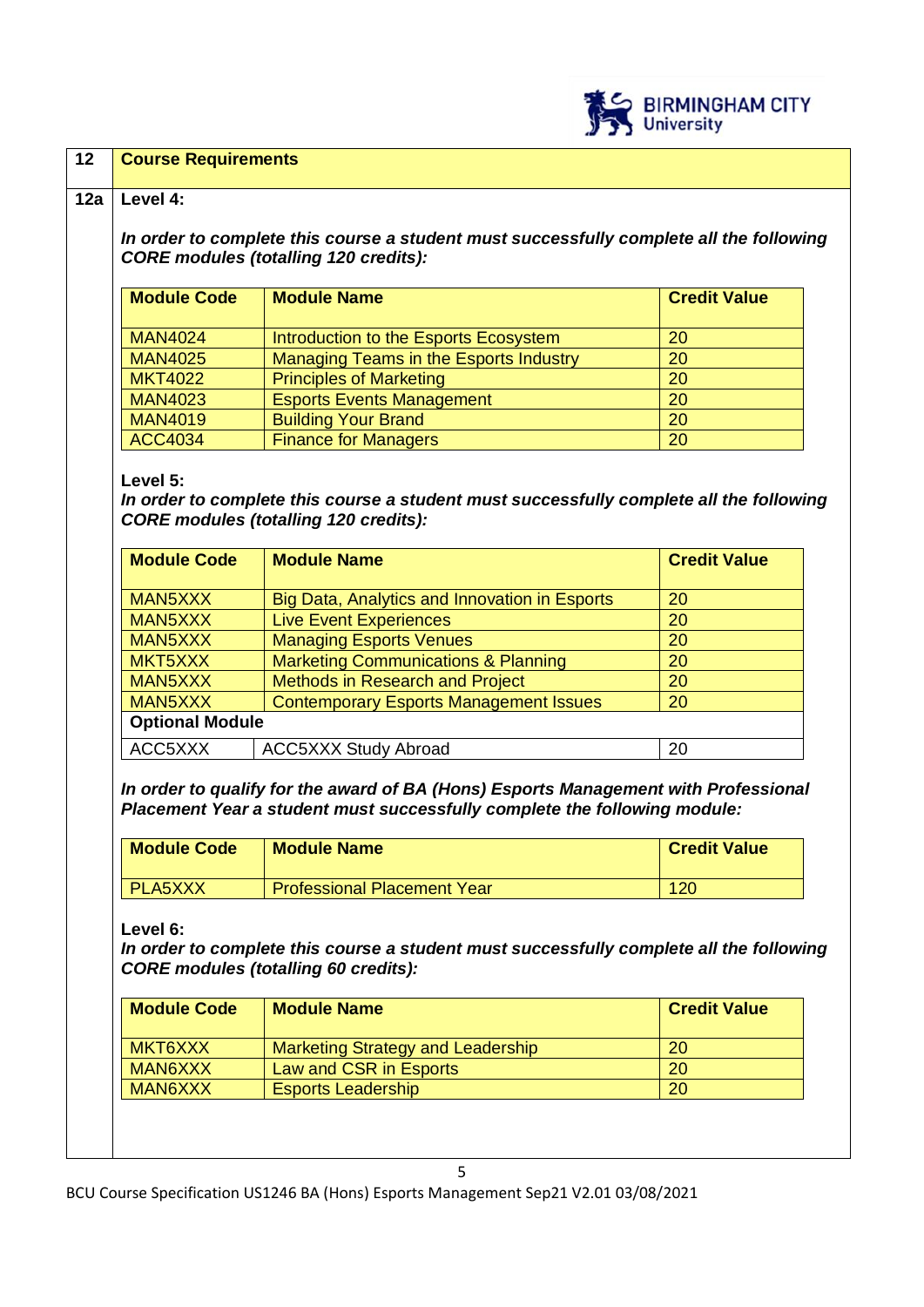

# **In order to complete this course a student must choose ONE of the following optional project routes (totalling 40 credits):**

| <b>Module Code</b> | <b>Project Routes</b>                        | <b>Credit Value</b> |
|--------------------|----------------------------------------------|---------------------|
| <b>BUS6XXX</b>     | <b>Business Advice Project (Major)</b>       | 40                  |
| <b>BUS6XXX</b>     | <b>Business Research Project (Major)</b>     | 40                  |
| <b>BUS6XXX</b>     | <b>Business Start-Up Project (Major)</b>     | 40                  |
| <b>BUS6XXX</b>     | <b>Community Advice Project (Major)</b>      | 40                  |
| <b>BUS6XXX</b>     | <b>Employability Project (Major)</b>         | 40                  |
| QME6XXX            | <b>Economics Research Project (Major)</b>    | 40                  |
| BUS6XXX +          | Business Research Methodology and Practice + | 20                  |
| <b>BUS6XXX</b>     | <b>Business Research Project</b>             | 20                  |
| BUS6XXX +          | Business Research Methodology and Practice + | 20                  |
| <b>BUS6XXX</b>     | <b>Business Start-Up Project</b>             | 20                  |
| BUS6XXX +          | Business Research Methodology and Practice + | 20                  |
| <b>BUS6XXX</b>     | <b>Community Advice Project</b>              | 20                  |

*In order to complete this course a student must successfully complete at least 20 credits from the following indicative list of OPTIONAL modules.* 

| <b>Module Code</b> | <b>Module Name</b>                                               | <b>Credit Value</b> |
|--------------------|------------------------------------------------------------------|---------------------|
| MAN6XXX            | Governance and Policy Issues in the Esports<br>Ecosystem         | 20                  |
| MAN6XXX            | Operational and Process Improvements in<br><b>Esports Venues</b> | 20                  |
| MAN6XXX            | Media and Broadcasting in Esports                                | 20                  |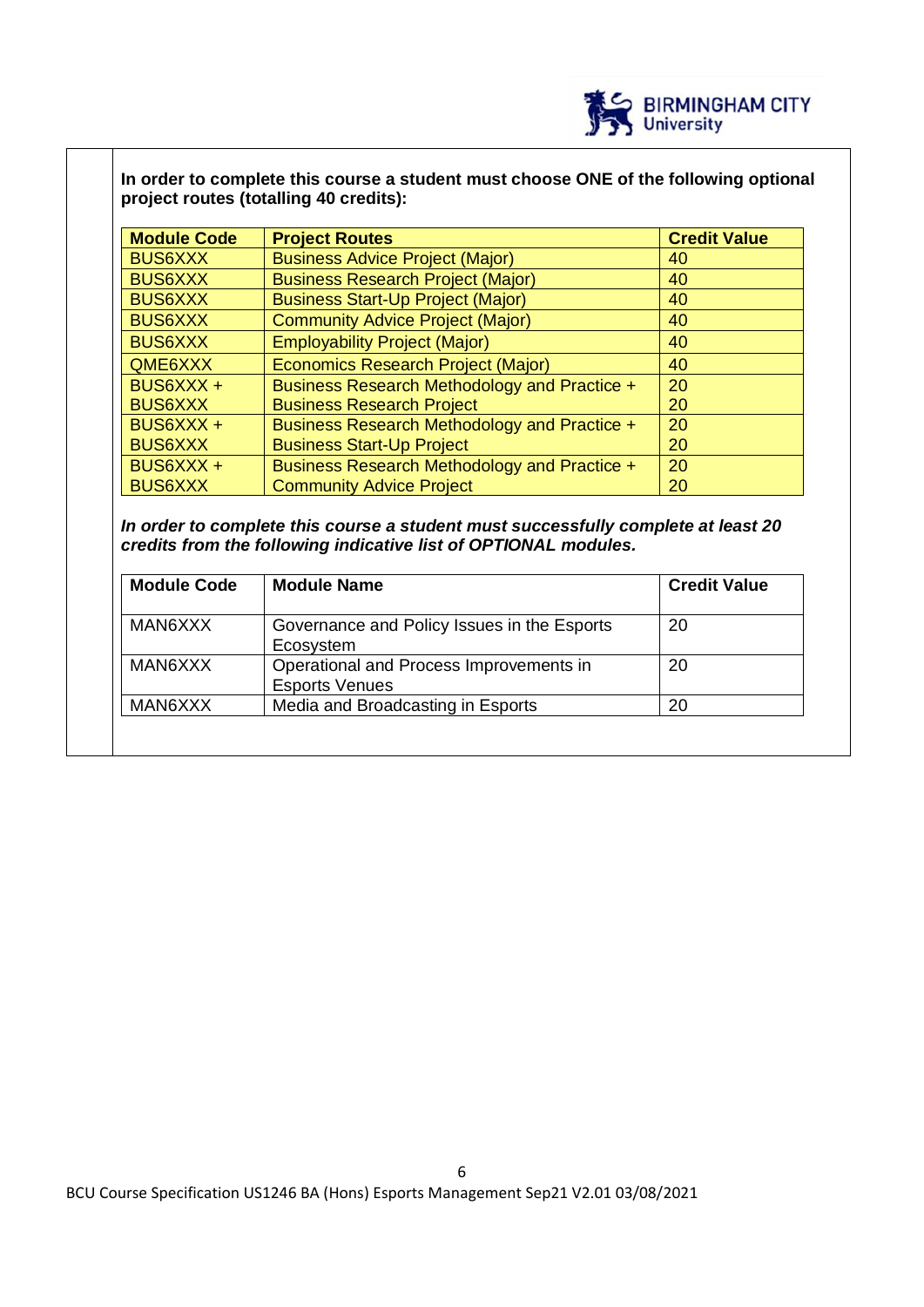

## **12b Structure Diagram**

*Please note list of optional modules is indicative only. Students' choice will not be guaranteed for optional modules but a fair and transparent process will be adopted and shared with students.*

## **Full Time Course Structure**

|            |                | Level 4 Induction - 2 weeks                                                                          |                                                                         |                                                         |  |  |
|------------|----------------|------------------------------------------------------------------------------------------------------|-------------------------------------------------------------------------|---------------------------------------------------------|--|--|
| Level<br>4 | S <sub>1</sub> | Introduction to the Esports<br>Ecosystem (20 credits)                                                | Managing Teams in the<br>Esports Industry (20 credits)                  | Principles of<br>Marketing<br>(20 credits)              |  |  |
|            | S <sub>2</sub> | <b>Esports Events</b><br>Management<br>(20 credits)                                                  | <b>Building your Brand</b><br>(20 credits)                              | Finance for<br>Managers<br>(20 credits)                 |  |  |
|            |                |                                                                                                      |                                                                         |                                                         |  |  |
| Level      | S <sub>1</sub> | Big Data, Analytics and<br>Innovation in Esports<br>(20 credits)                                     | <b>Contemporary Esports</b><br><b>Management Issues</b><br>(20 credits) | <b>Managing Esports</b><br>Venues<br>(20 credits)       |  |  |
| 5          |                |                                                                                                      | Optional International Exchange                                         |                                                         |  |  |
|            | S <sub>2</sub> | <b>Live Event Experiences</b><br>(20 credits)                                                        | Methods in Research and<br>Project<br>(20 credits)                      | Marketing<br>Communications<br>Planning<br>(20 credits) |  |  |
|            |                |                                                                                                      | Optional International Exchange                                         |                                                         |  |  |
|            |                |                                                                                                      |                                                                         |                                                         |  |  |
| Level<br>6 | S <sub>1</sub> | <b>Business Project Route (40</b><br>credits / 20/20 credits)<br>(choose one of the routes<br>below) | Marketing Strategy and<br>Leadership (20 credits)                       | <b>OPTION</b>                                           |  |  |
|            | S <sub>2</sub> |                                                                                                      | Esports Leadership<br>(20<br>credits)                                   | Law & CSR in<br>Esports (20 credits)                    |  |  |

## **Level 5 Option**

• Study Abroad

#### **Level 6 Options**

- Governance & Policy Issues in the Esports Ecosystem
- Operational & Process Improvements in Esports Venues
- Media & Broadcasting in Esports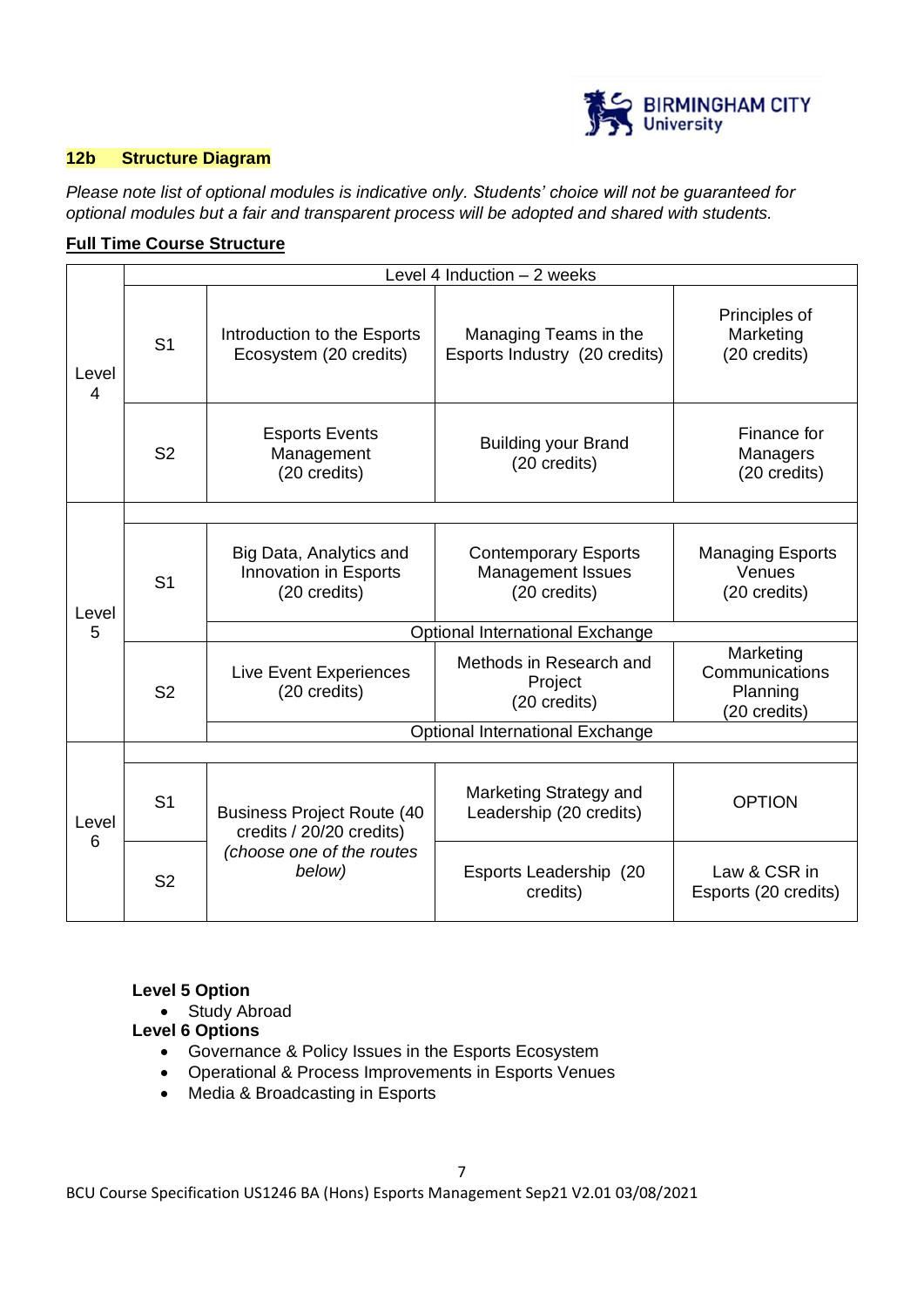

# **Full Time with Professional Placement Course Structure**

|            |                                                                                 | Level 4 Induction - 2 weeks                                             |                                                                         |                                                         |  |
|------------|---------------------------------------------------------------------------------|-------------------------------------------------------------------------|-------------------------------------------------------------------------|---------------------------------------------------------|--|
| Level<br>4 | S <sub>1</sub>                                                                  | Introduction to the Esports<br>Ecosystem (20 credits)                   | Managing Teams in the<br>Esports Industry (20 credits)                  | Principles of<br>Marketing<br>(20 credits)              |  |
|            | S <sub>2</sub>                                                                  | <b>Esports Events</b><br>Management<br>(20 credits)                     | <b>Building your Brand</b><br>(20 credits)                              | Finance for<br>Managers<br>(20 credits)                 |  |
|            |                                                                                 |                                                                         |                                                                         |                                                         |  |
|            | S <sub>1</sub>                                                                  | Big Data, Analytics and<br><b>Innovation in Esports</b><br>(20 credits) | <b>Contemporary Esports</b><br><b>Management Issues</b><br>(20 credits) | <b>Managing Esports</b><br>Venues<br>(20 credits)       |  |
| Level      |                                                                                 | Optional International Exchange                                         |                                                                         |                                                         |  |
| 5          | S <sub>2</sub>                                                                  | Live Event Experiences<br>(20 credits)                                  | Methods in Research and<br>Project<br>(20 credits)                      | Marketing<br>Communications<br>Planning<br>(20 credits) |  |
|            |                                                                                 |                                                                         | Optional International Exchange                                         |                                                         |  |
|            | Professional Placement Year (120 credits)                                       |                                                                         |                                                                         |                                                         |  |
|            |                                                                                 |                                                                         |                                                                         |                                                         |  |
| Level<br>6 | S <sub>1</sub><br><b>Business Project Route (40</b><br>credits / 20/20 credits) | Marketing Strategy and<br>Leadership (20 credits)                       | <b>OPTION</b>                                                           |                                                         |  |
|            | S <sub>2</sub>                                                                  | (choose one of the routes<br>below)                                     | Esports Leadership (20<br>credits)                                      | Law & CSR in<br>Esports (20 credits)                    |  |

# **Level 5 Option**

• Study Abroad

# **Level 6 Options**

- Governance & Policy Issues in the Esports Ecosystem
- Operational & Process Improvements in Esports Venues
- Media & Broadcasting in Esports

BCU Course Specification US1246 BA (Hons) Esports Management Sep21 V2.01 03/08/2021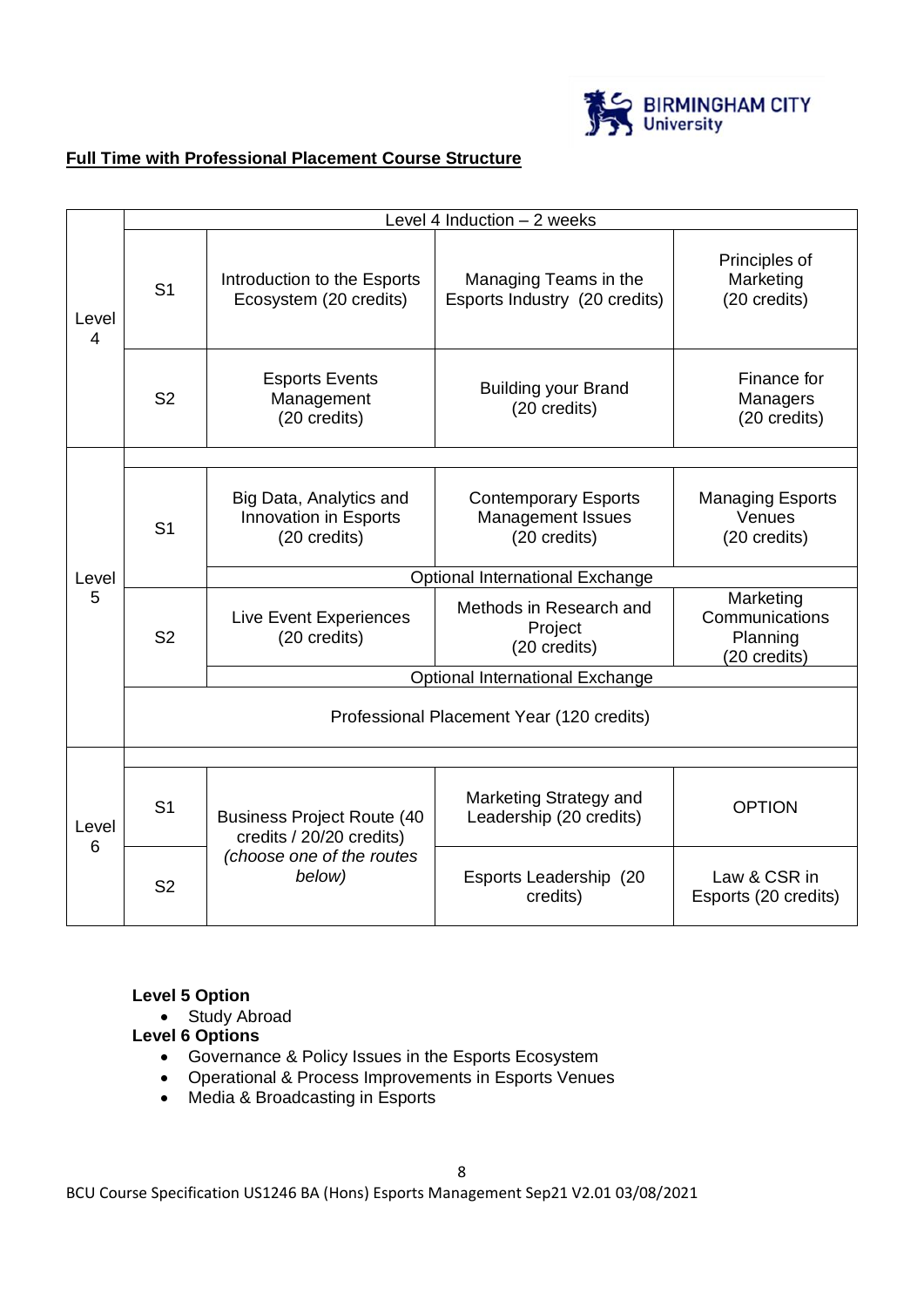

# **Part Time Course Structure**

| Year 1            | Semester 1 | L4 Introduction to Esports Ecosystem (20 credits) |                       |
|-------------------|------------|---------------------------------------------------|-----------------------|
|                   | Semester 2 | L4 Esports Events Management (20                  | L4 Finance for        |
|                   |            | credits)                                          | Managers              |
|                   |            |                                                   | (20 credits)          |
| Year <sub>2</sub> | Semester 1 | L4 Managing Teams in the Esports                  | L4 Principles of      |
|                   |            | Industry (20 credits)                             | Marketing             |
|                   |            |                                                   | (20 credits)          |
|                   | Semester 2 | L4 Building your Brand (20 Credits)               | L5 Live Event         |
|                   |            |                                                   | Experiences (20       |
|                   |            |                                                   | credits)              |
| Year <sub>3</sub> | Semester 1 | L5 Big Data, Analytics and Innovation in          | L5 Managing Esports   |
|                   |            | <b>Esports</b>                                    | Venues (20 credits)   |
|                   |            | (20 credits)                                      |                       |
|                   | Semester 2 | L5 Methods in Research and Project (20            | L5 Marketing          |
|                   |            | credits)                                          | Communications        |
|                   |            |                                                   | Planning (20 credits) |
| Year 4            | Semester 1 | L5 Contemporary Esports Management                | L6 Marketing Strategy |
|                   |            | Issues (20 credits)                               | and Leadership (20    |
|                   |            |                                                   | credits)              |
|                   | Semester 2 |                                                   | Law & CSR in Esports  |
|                   |            | L6 Esports Leadership (20 credits)                | (20 credits)          |
| Year <sub>5</sub> | Semester 1 | Business Project Route (40 credits /              | L6 Option             |
|                   |            | 20/20 credits) (choose one of the routes          | (20 credits)          |
|                   | Semester 2 | below)                                            |                       |

## **Project Routes**

|                | Route 1                                         | Route 2                                           | Route 3                                           | Route 4                                   | Route 5                             | Route 6                                     | Route 7                                                                                                                  |
|----------------|-------------------------------------------------|---------------------------------------------------|---------------------------------------------------|-------------------------------------------|-------------------------------------|---------------------------------------------|--------------------------------------------------------------------------------------------------------------------------|
| S <sub>1</sub> | <b>Business</b><br>Advice<br>Project<br>(Major) | <b>Business</b><br>Research<br>Project<br>(Major) | <b>Business</b><br>Start-Up<br>Project<br>(Major) | Community<br>Advice<br>Project<br>(Major) | Employability<br>Project<br>(Major) | Economics<br>Research<br>Project<br>(Major) | <b>Business Research</b><br>Methodology and<br>Practice (20 credits)<br><b>Business Research</b><br>Project (20 credits) |
| S <sub>2</sub> | (40<br>credits)                                 | (40<br>credits)                                   | (40<br>credits)                                   | (40 credits)                              | (40 credits)                        | (40<br>credits)                             | or<br><b>Business Start-up</b><br>Project (20 credits)<br>or<br><b>Community Advice</b><br>Project (20 credits)          |

BCU Course Specification US1246 BA (Hons) Esports Management Sep21 V2.01 03/08/2021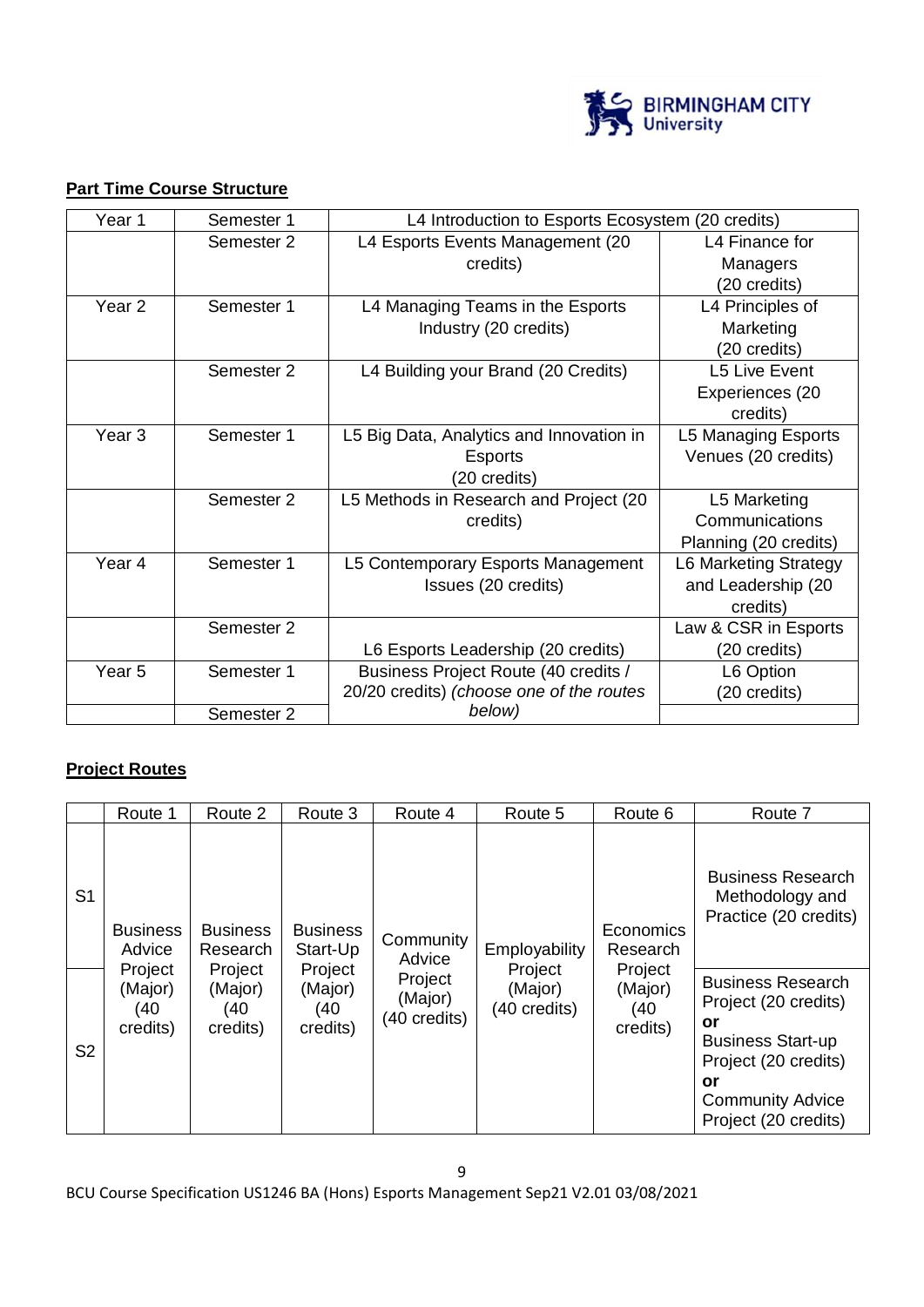

#### **13 Overall Student Workload and Balance of Assessment**

Overall student *workload* consists of class contact hours, independent learning and assessment activity, with each credit taken equating to a total study time of around 10 hours. While actual contact hours may depend on the optional modules selected, the following information gives an indication of how much time students will need to allocate to different activities at each level of the course.

- *Scheduled Learning* includes lectures, practical classes and workshops, contact time specified in timetable
- *Directed Learning* includes placements, work-based learning, external visits, on-line activity, Graduate+, peer learning
- *Private Study* includes preparation for exams

The *balance of assessment* by mode of assessment (e.g. coursework, exam and in-person) depends to some extent on the optional modules chosen by students. The approximate percentage of the course assessed by coursework, exam and in-person is shown below.

## **Level 4 Workload 26% time spent in timetabled teaching and learning activity**

| <b>Activity</b>           | <b>Number of Hours</b>                 |
|---------------------------|----------------------------------------|
| <b>Scheduled Learning</b> | 216 hours (24 week x 9 hours per week) |
| Directed Learning         | l 216 hours                            |
| <b>Private Study</b>      | 768 hours                              |
| <b>Total Hours</b>        | 1,200 hours                            |

#### **Balance of Assessment**

| <b>Assessment Mode</b> | Percentage |
|------------------------|------------|
| Coursework             | 39%        |
| Exam                   | 28%        |
| In-Person              | 33%        |

#### **Level 5**

#### **26% time spent in timetabled teaching and learning activity**

| <b>Activity</b>           | <b>Number of Hours</b>                 |
|---------------------------|----------------------------------------|
| <b>Scheduled Learning</b> | 216 hours (24 week x 9 hours per week) |
| Directed Learning         | 216 hours                              |
| <b>Private Study</b>      | 768 hours                              |
| <b>Total Hours</b>        | 1,200 hours                            |

#### **Balance of Assessment**

| <b>Assessment Mode</b> | Percentage |
|------------------------|------------|
| Coursework             | 50%        |
| Exam                   | 17%        |
| In-Person              | 33%        |

BCU Course Specification US1246 BA (Hons) Esports Management Sep21 V2.01 03/08/2021

**Workload**